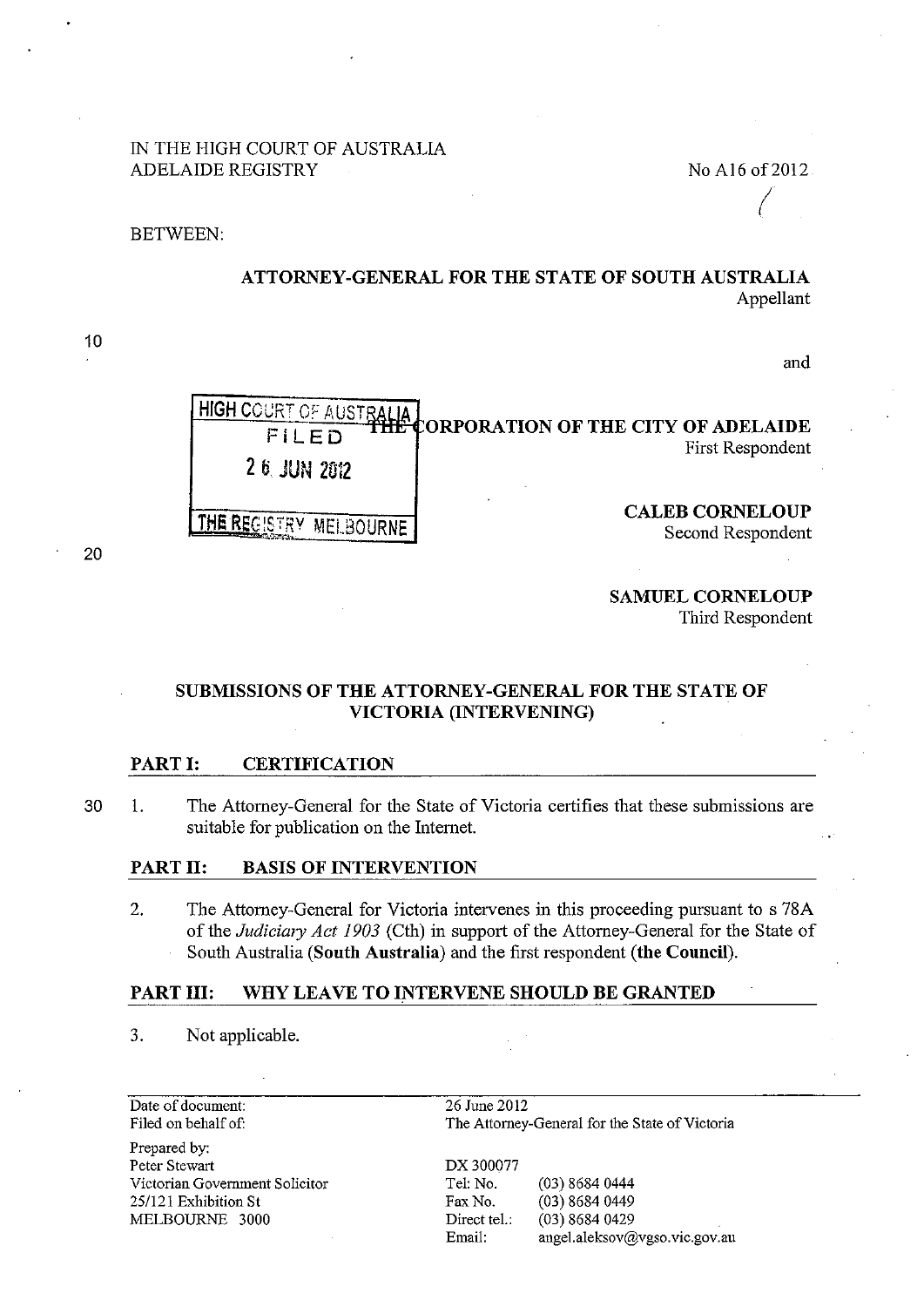### **PART IV: CONSTITUTIONAL AND LEGISLATIVE PROVISIONS**

4. In addition to the constitutional and statutory provisions listed in Pt VII and set out in the annexure to South Australia's submissions, reference may be required to Bylaw No  $1$  – Permits and Penalties (passed on 10 May 2004), cll 1 and 2.1; see the Appendix to these submissions.<sup>1</sup>

### **PARTV: ARGUMENT**

### **By-law No 4- Roads, cll2.3 and 2.8**

- 5. The Full Court held<sup>2</sup> that, subject to the implied constitutional freedom in relation to political communication, By-law No  $4 -$ Roads (the By-law) was supported by the power conferred by s 667(1)9(XVI) of the *Local Government Act 1934* (SA) (the 1934 Act) to make by-laws for the "good rule and government of the area, and for the convenience, comfort and safety of its inhabitants" (the convenience **power).** The following submissions assume that the Full Court's conclusion in that respect was correct. As explained further below, the question then becomes whether the constitutional limitation circumscribed the convenience power so as to render the making of the By-law by the Council beyond the scope of that power.
	- 6. Clause 2 of the By-law prohibited a person from engaging in certain activities on any road<sup>3</sup> without permission. The relevant activities prohibited were to "preach, canvass [or] harangue", except in. any area designated by the Council as a "Speakers Corner" (cl 2.3) or to "give out or distribute to any bystander or passerby any handbill, book, notice, or other printed matter" except by or with the authority of a candidate during the course of a Federal, State or Local Government Election or during the course and for the purpose of a Referendum: cl 2.8.
- 7. The necessary permission was required to be granted by the Council in writing.<sup>4</sup> The Council could attach such conditions to a grant of pennission as it thought fit, and could vary or revoke such conditions or impose new conditions by notice in writing to the permit holder.<sup>5</sup> A permit holder was required to comply with the

20

 $\mathbf{1}$ 

South Australia, *Government Gazette,* No 44, 27 May 2004 at 1380 (replaced after the decision of the District Court in this matter by a by-law of the same name but in different terms made on 31 May 2011: South Australia, *Government Gazette,* No 36, 9 June 2011 at 2028).

<sup>2</sup>  *Corporation of the City of Adelaide v Corneloup* (2011) 110 SASR 334 *(Comeloup)* at 340 [22].

 $\overline{\mathbf{3}}$ The word "road" was defined by cl 1.6 of the By-Law to have the same meaning as in the *Local Government Act 1999* (SA), where it is defined, in s 4(1), to mean "a public or private street, road or thoroughfare to which public access is available on a continuous or substantially continuous basis to vehicles or pedestrians or both and includes  $-$  (a) a bridge, viaduct or subway; or (b) an alley, **laneway or walkway".** 

<sup>4</sup>  See By-law No  $1$  – Permits and Penalties, cl 1.1.

 $\overline{\mathbf{5}}$ See By-law No  $1$  – Permits and Penalties, cl 1.2.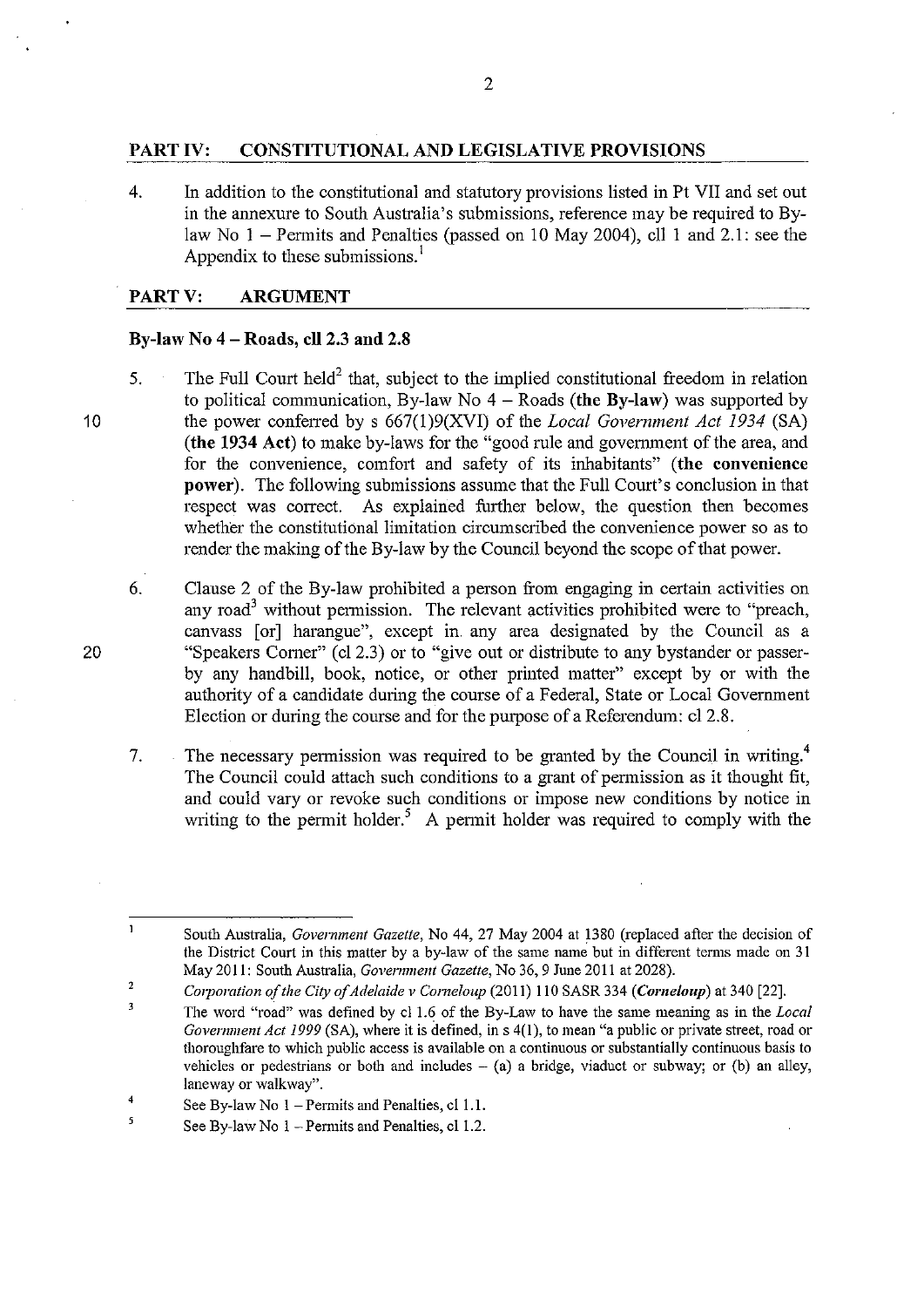conditions.<sup>6</sup> A person who breached the By-law committed an offence and was liable to a maximum penalty of  $$750.<sup>7</sup>$ 

#### **Approach to the determination of the validity of cll2.3 and 2.8 of the By-law**

- 8. South Australia appeals against the declaratory relief ordered by the Full Court in respect of the validity of the By-law. The question in this appeal is whether the Council, as repository of the power to make by-laws for the convenience, comfort and safety of its inhabitants, complied with the statutory limits upon the exercise of that power when it made the  $Bv$ -law.<sup>8</sup> Those statutory limits are themselves established, in part, by constitutional limits on the exercise of legislative power.
- 10 9. As described by a Full Court of the Federal Court in *Evans v New South Wales (Evans), <sup>9</sup>*it is necessary, first, to consider the proper construction of the relevant by-law making power in the 1934 Act in light of the scope and objects of that Act, and then to constme ell 2.3 and 2.8 of the By-law to determine whether they fall within the statutory authority. These processes are interdependent, as the Full Court recognised in *Evans,* 10 in that the construction of the By-law will be infonned by the proper scope of the empowering provision.<sup>11</sup>
	- 10. The convenience power in  $s 667(1)9(XVI)$  of the 1934 Act is expressed in broad terms. It is, however, confined by the principle that statutory provisions should be construed, where constructional choices are open, so as not to encroach upon common law rights and freedoms, including freedom of speech,  $^{12}$  and, as the Full Court recognised,  $\frac{13}{13}$  by the implied constitutional freedom of communication of political and govennnental matters. 14
	- 11. No question of the validity of the convenience power arises: it is susceptible of exercise in accordance with the constitutional restriction upon legislative power that is imposed by the implied freedom of communication and so is effective in its terms.<sup>15</sup> The question is whether the relevant provisions of the By-law exceed the convenience power by operating in a manner that would infringe the constitutional

<sup>6</sup>  See By-law No  $1$  – Permits and Penalties, cl 1.3.

<sup>7</sup>  See By-law No I -Permits and Penalties, cl2.1, *Local Government Act 1999* (SA), s 246(3)(g).

 $\bf{8}$ *Wotton v Queensland* (2012) 86 ALJR 246 *(Wotton);* see at [22] (French CJ, Gummow, Hayne, Crennan and Bell JJ).

<sup>9</sup>  (2008) 168 FCR 576 at 591 [60].

IO *Evans* at 592-595 [68]-[73].

II To similar effect, s 13 of the *Acts Interpretation Act 1915* (SA) provides that a "statutory or other instrument made pursuant to a power conferred by or under an Act will be read and construed so as not to exceed that power"; see also cl 8 of the By-law.

<sup>12</sup>  See *Evans* at 592 [60].

 $13$ *Corneloup* at 373 [156].

<sup>14</sup>  *Miller v TCN Channel Nine Pty Ltd* (1986) 161 CLR 556 *(Miller)* at 613-614 (Brem1an J); *Wotton* at [10], [21]-[22] (French CJ, Gummow, Hayne, Crennan and Bell JJ).

 $15$ *Wotton* at [23] (French CJ, Gummow, Havne, Crennan and Bell JJ).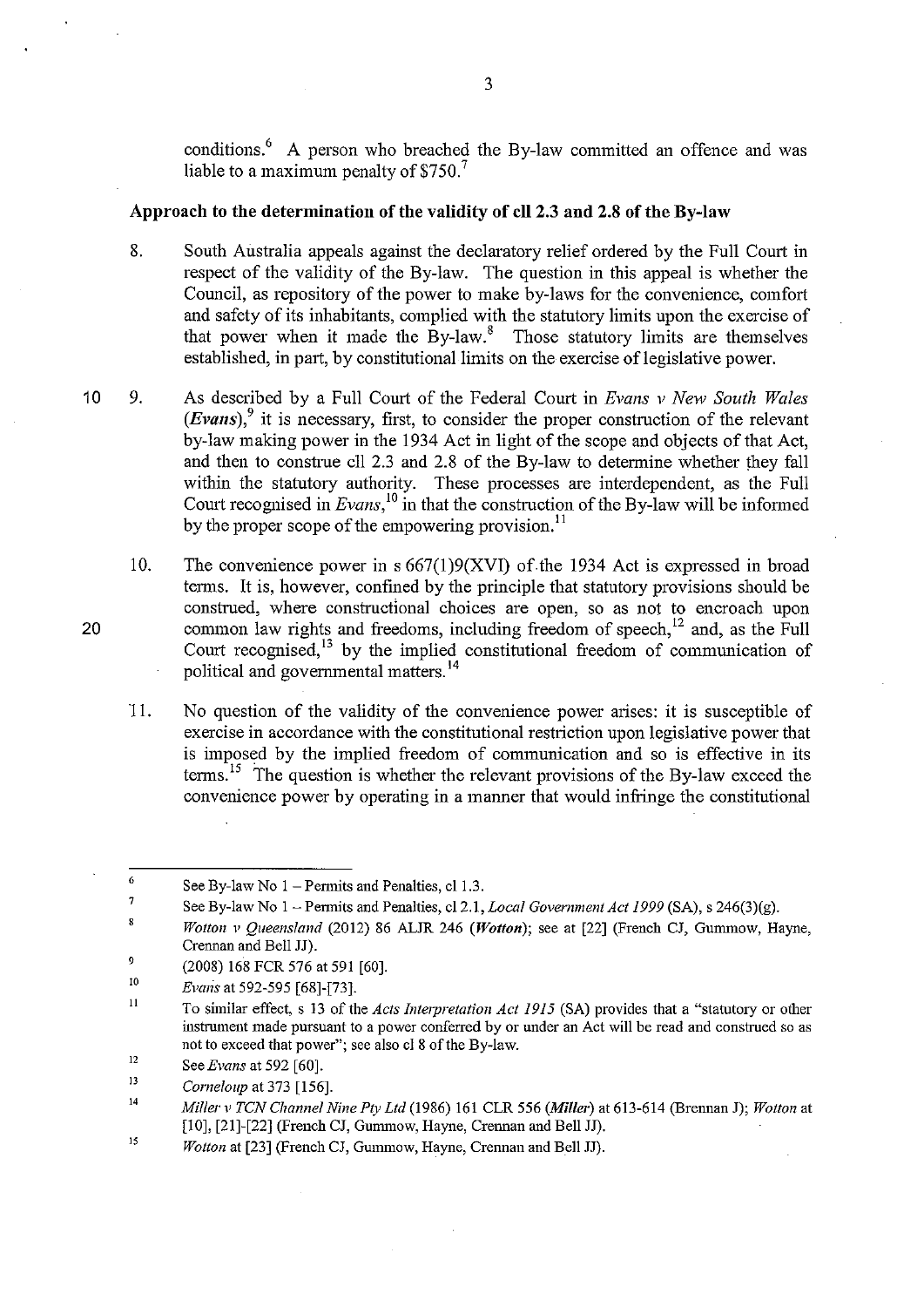restriction to which the convenience power is subject.<sup>16</sup> The first of the two alternative approaches identified by the Full Court<sup>17</sup> should therefore be adopted.

#### **The implied freedom of communication**

- 12. The terms of the two questions that arise when determining whether a law infringes the implied freedom of political communication (the  $Lange^{18}$  questions) are settled.<sup>19</sup>
- 13. The first question asks whether in its terms, operation or effect, the law effectively burdens freedom of communication about government or political matters. If so, the second question asks whether the law is nevertheless reasonably appropriate and adapted to serve a legitimate end in a manner compatible with the maintenance of the constitutionally prescribed system of representative and responsible govemment.<sup>20</sup>

#### The first *Lange* question

- 14. In order to detennine the nature of the burden, if any, imposed upon the implied freedom by ell 2.3 and 2.8 of the By-law, it is necessary to consider the relevant provisions as a whole.<sup>21</sup> That exercise reveals that the relevant burden imposed by ell 2.3 and 2.8, as in  $W_0$  *wotton*<sup>22</sup> is the obligation (other than in circumstances where one of the exceptions to each clause applies) to seek and obtain the written permission of the Council to engage in the regulated conduct.
- 20 15. Whether that constitutes an effective burden on the freedom of communication about government or political matters depends upon how the provisions in question affect the freedom generally, not upon how a particular person wishes to communicate.23 As Hayne J said in *APLA v Legal Services Commissioner (NSW),*  "the central question is what the impugned law does, not how an individual might want to construct a particular communication".<sup>24</sup> Nevertheless, as Kiefel J want to construct a particular communication". $24 \times 10^{-10}$ observed in *Wotton: <sup>25</sup>*

<sup>16</sup>  *Wotton* at [22] (French CJ, Gummow, Hayne, Crennan and Bell JJ); *APLA Ltd v Legal Sen•ices Commissioner (NSW)* (2005) 224 CLR 322 at 373 [103]-[104] (Gummow J).

<sup>17</sup>  *Corneloup* at 373 [156].

<sup>18</sup>  *Lange v Australian Broadcasting Cmporation* (1997) 189 CLR 520 *(Lange)* at 567-568 (the Court).

<sup>19</sup>  *Wotton at* [25] (French CJ, Gummow, Hayne, Crennan and Bell JJ), [75], [77] (Kiefel J).

<sup>20</sup>  **The "constitutionally prescribed system of representative and responsible govemment" has the**  features identified in *Aid/Watch Incorporated v Federal Commissioner of Taxation* (2010) 241 CLR 539 at 556 [44]: see *Wotton* at [20], [25] (French CJ, Gununow, Hayne, Crennan and Bell JJ).

<sup>21</sup>  *Wotton* at [19], [31] (French CJ, Gummow, Hayne, Crennan and Bell JJ).

<sup>22</sup>  *Wotton* at [28] (French CJ, Gummow, Hayne, Crennan and Bell JJ).

<sup>23</sup>  *Wotton* at [80] (Kiefel J).

<sup>24</sup>  (2005) 224 CLR 322 at 451 [381], endorsed by French CJ in *Hogan v Hinch* (2011) 243 CLR 506 at 544 [50].

<sup>25</sup>  *Wotton* at [80].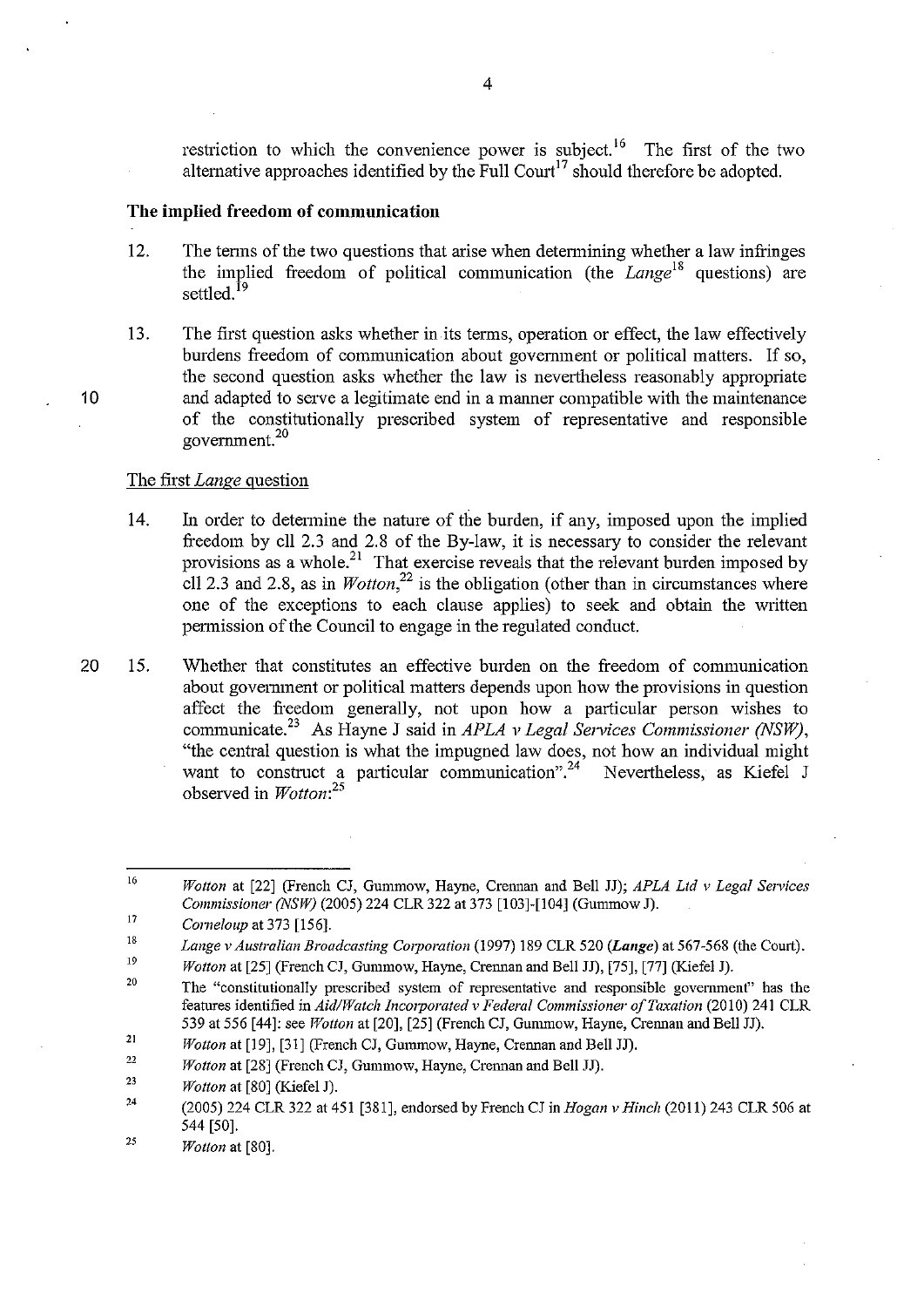The issues which the plaintiff identifies as those which he wishes to discuss may nevertheless assist in the identification of the area of communication which may be affected by the statutory provisions and they are relevant to his standing.

16. The starting point in identifying the relevant burden is to construe the By-law.<sup>26</sup> Each of the terms "preach", "canvass" or "harangue" in clause 2.3 should, again, be construed having regard to the principle of legality, whereby legislation is to be construed, where constructional choices are open, so as not to encroach upon common law rights and freedoms, and in particular in this context the freedom of expression.<sup>27</sup> Both cl 2.3 and cl 2.8 are capable of effectively burdening the freedom of communication of government or political matters in the manner set out in paragraph 14 above, whether they are construed in the manner adopted by the Full Court<sup>28</sup> or in the manner suggested by South Australia in its submissions.<sup>29</sup> However, the principle of legality suggests that "preach" describes speech that is concerned with religious or moral truth and that, as South Australia submits, "harangue" describes speech that is intemperate or offensive to its audience.

#### The second *Lange* question

- 17. The Full Court identified the ends to which ell 2.3 and 2.8 of the By-law are directed as being the regulation of behaviour which "involves, or is at least likely to involve ... accosting persons using the City's roads for their commercial, working or recreational activities"<sup>30</sup> and which, "if left uncontrolled, would interfere with commercial activity and detract from the public's use of and enjoyment of Adelaide's streets".<sup>31</sup> These are legitimate objects for a local authority responsible for the good governance of a municipal area to pursue. As the Full Court acknowledged, "[t]he regulation of behaviour which detracts from the common enjoyment of city streets has long been, and continues to be, regarded as a matter of municipal concern".<sup>32</sup>
- 18. The Full Court further identified the purpose of the By-law as being "to allocate space and time equitably between those who wish to engage in the regulated conduct", noting that a "permit system avoids what might be described as the 'Olympic system' where the fastest, loudest or most numerous prevail".<sup>33</sup>
- 19. The Full Court held that "the *liberty to preach* to fellow citizens in public places on political matters, as and when they arise, without seeking permission from an arm of government is fundamental to the maintenance of the constitutional system of

33 *Corneloup* at 367 [128]. 5

20

30

<sup>26</sup>  *Coleman v Power* (2004) 220 CLR 1 at 21 [3] (Gleeson CJ), 68 [158] (Gummow and Hayne JJ), 84 [219] (Kirby J), 115 [306] (Heydon J).

<sup>27</sup>  See *Evans* at 592-596 [68]-[78].

<sup>28</sup>  *Corneloup* at 338 [9]-[11].

<sup>29</sup>  South Australia's Submissions at pars 23-24.

<sup>30</sup>  *Corneloup* at 365 [120].

<sup>31</sup>  *Corneloup* at 341 [22].

<sup>32</sup>  *Corneloup* at 365 [119]. See also the passages at 366-367 [124]-[128], reproduced in South Australia's Submissions at par II.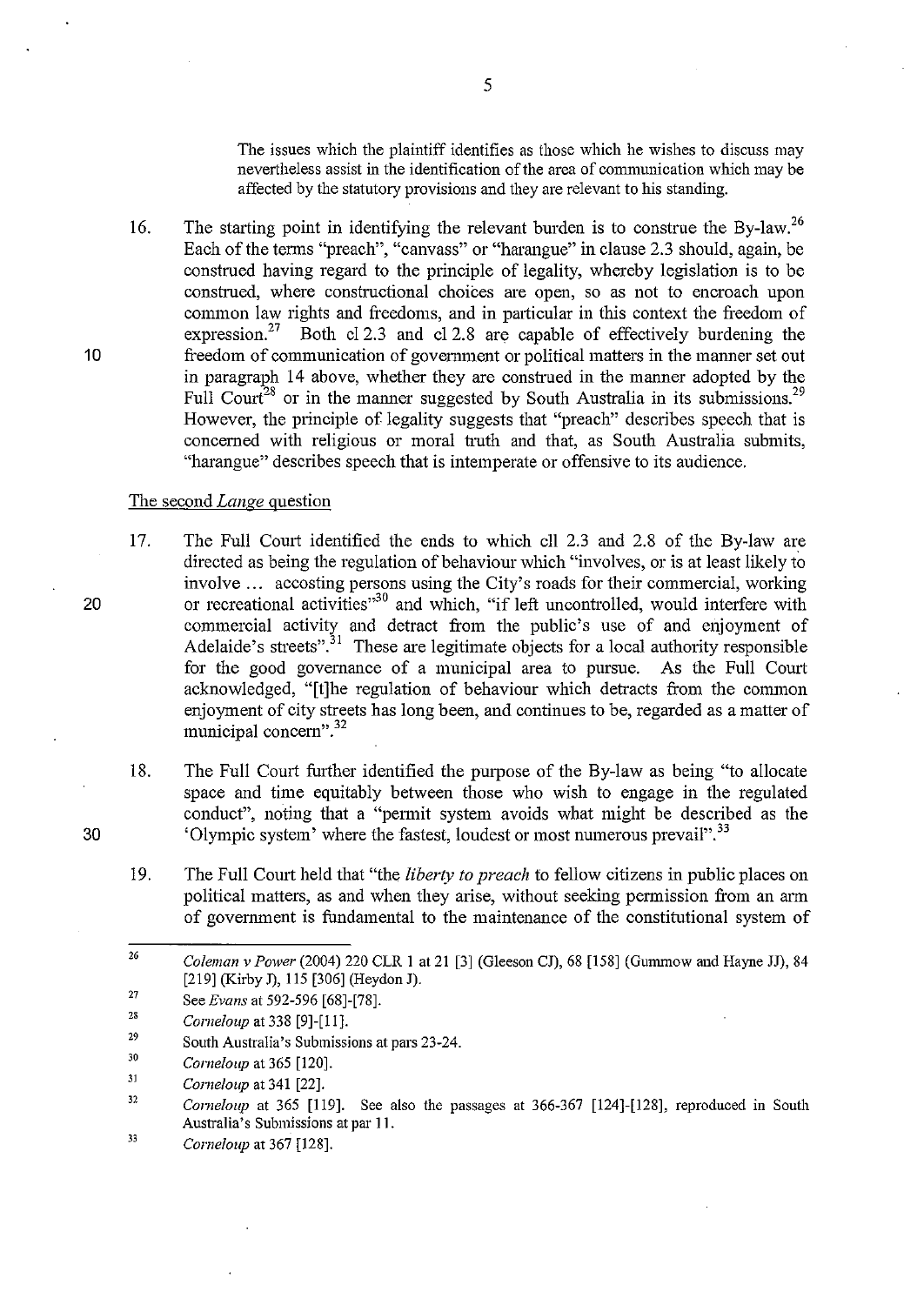responsible and democratic government" and that the "prohibition of disseminating a political message, unless permission of an arm of government is first obtained, is antithetical to the democratic principle".<sup>34</sup> In so holding, their Honours fell into error by failing to account for the obligation of the Council, in enforcing the Bylaw, to act conformably with the implied constitutional freedom. More fundamentally, the Full Court either incorrectly treated the purposes of the By-law as not legitimate under the Constitution or failed to pursue the proper inquiry whether the limits of the Council's power had been exceeded by making a by-law not reasonably appropriate and adapted to achieve a legitimate purpose. In doing so, their Honours appear to have treated the implied freedom as a personal right, rather than a restraint on legislative power.

20. The imposition of an obligation to seek permission before engaging in the regulated activities is reasonably appropriate and adapted to serve the relevant ends in a manner that is compatible with the maintenance of the constitutionally prescribed system of representative government, for the following reasons. First, as was affinned in *Hogan* v *Hinch<sup>35</sup>*and in *Wotton: <sup>36</sup>*

> In answering the second *Lange* question, there is a distinction ... between laws which, as they arise in the present case, incidentally restrict political conununication, and laws which prohibit or regnlate communications which are inherently political or a necessary ingredient of political communication. The burden upon connnunication is more readily seen to satisfy the second *Lange*  question if the law is of the former rather than the latter description.

- 21. Clauses 2.3 and 2.8 of the By-law are laws of the former description. They are not directed to the regulation of commnnications which are inherently political in nature.<sup>37</sup> The restriction upon political communication imposed by those clauses is incidental to the achievement of the legitimate ends to which they are directed.
- 22. Secondly, the Council's power to grant or withhold pennission is circumscribed by the obligation to exercise the power conformably with the subject matter, scope and purpose of the By-law and with any other applicable law, including the implied freedom of political communication, and compliance with these limitations can be enforced by way of judicial review.<sup>38</sup>
- 23. The significance of the fact that the Council's exercise of the power to grant permission is judicially examinable raises the question whether it is relevant to the validity of cll 2.3 and 2.8 that permission may be erroneously refused and that the need to seek review of an erroneous refusal of pennission will result in some

6

20

10

<sup>34</sup>  *Come/oup* at 373 [!57] (emphasis added), 374 [159].

<sup>35</sup>  (2011) 243 CLR 506 at 555-556 [95]-[99] (Gummow, Hayne, Heydon, Crem1an, Kiefel and Bell JJ).

<sup>36</sup>  *Wotton* at [30] (French CJ, Gummow, Hayne, Crennan and Bell JJ); see also *Coleman v Power*  (2004) 220 CLR I at 30 [27], 31 [31] (Gleeson CJ).

<sup>37</sup>  In the case of cl 2.8, so much is clear from the exemptions provided for candidates for election.

<sup>38</sup>  *Miller* at 613-614 (Brennan J); *Wotton* at [10], [21], [31]-[32] (French CJ, Gummow, Hayne, Crennan and Bell JJ).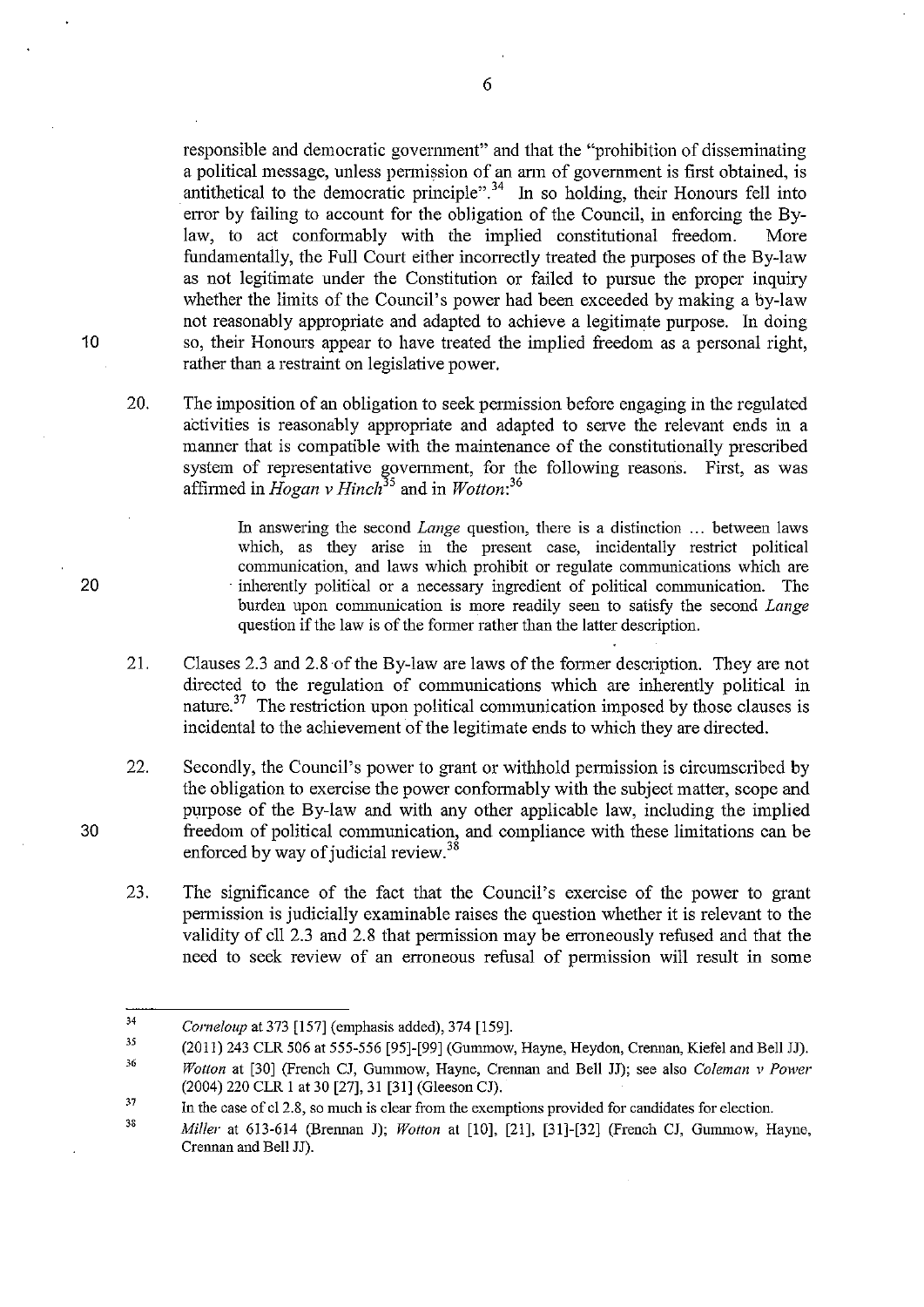delay. 39 In so far as the *Lange* test concerns the operation and effect of a law, it is concerned with the operation or effect that the law has when properly construed and applied. Were it otherwise, the constitutional restriction on legislative power would extend not only to laws which in their terms and *lawful* operation and effect infringed the implied freedom, but also to laws susceptible of misconstmction and misapplication in a way that would (or might) infringe the implied freedom. Such an approach would be uncertain and unworkable.

- 24. To deny validity on this basis is also inconsistent with the treatment in *Miller*<sup>40</sup> and in *Wotton*<sup>41</sup> of the validity of a discretionary statutory power as depending, at least in part, upon whether its exercise is judicially examinable. As South Australia's submissions observe,<sup>42</sup> the chief executive in *Wotton* may have wrongly refused to grant approval to a person to interview a prisoner under s  $132(2)(d)$  of the *Corrective Services Act 2006* (Old) even in circumstances where, for example, the person sought to conduct an impromptu interview with the plaintiff (who was in the community on parole) at a political rally. However, nothing in *Wotton* turned on the Court's assessment of the practicality or timeliness of seeking judicial review, despite the practical difficulties that may in fact have arisen. Moreover, modern court processes are well equipped to deal with matters quickly, on an interlocutory basis if need be. 43
- 20 25. Thirdly, this is not to say that legislative restraints on political communication in the form of a permission system amenable to judicial review will always comply with the constitutional limitation. Whether or not such a regime infringes the implied freedom will depend upon the context, including any particular features of the permission system, the type of conduct that is regulated and, in some cases, whether "there were other, less drastic, means available by which the legislative objective could be achieved".<sup>44</sup>
	- 26. In this case, the requirement to obtain permission before engaging in the regulated conduct was subject to certain exceptions, which are relevant to the operation and effect of the By-law generally. The exceptions to cl  $2.3$  permitted a person to engage in the regulated conduct in designated areas known as Speakers Corners. The exceptions to cl 2.8 permitted a person to distribute handbills or leaflets by or with the authority of a candidate for a federal, State or local government election or during the course and for the purpose of a referendum.
	- 27. The freedom of political communication is not limited to election periods or the period leading up to a referendum, 45 nor is it limited to election candidates. That does not mean, however, that the Constitution requires that people be left free at all

10

<sup>39</sup>  Notice of Appeal, ground of appeal numbered 4; South Australia's Submissions at par 2.3.

<sup>40</sup>  *Miller* at 613-614 (Brennan J).

<sup>41</sup>  *Wotton at* [10], [21], [31]-[32] (French CJ, Gummow, Hayne, Crennan and Bell JJ).

<sup>42</sup>  South Australia's Submissions at pars 42 and 46.

<sup>43</sup>  *Evans* **provides an example in a somewhat analogous context.** 

<sup>44</sup>  *Wotton* at [89] (Kiefel J).

<sup>45</sup>  *Lange* at 561.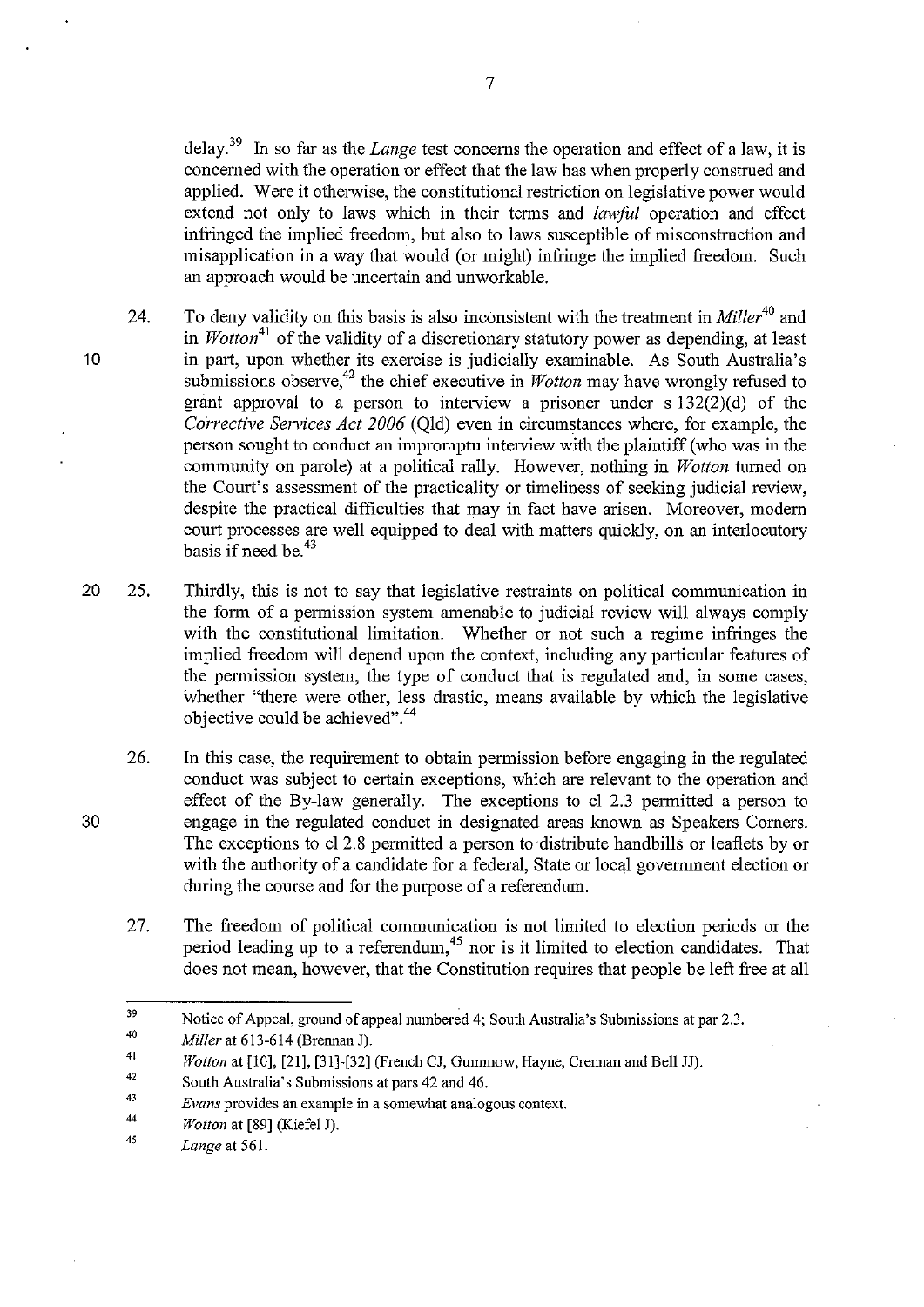times, and from all regulation, to engage in conduct which, as the Full Court recognised, "involves, or is at least likely to involve ... accosting persons using the City's roads for their commercial, working or recreational activities<sup>146</sup> and which, "if left uncontrolled, would interfere with commercial activity and detract from the public's use of and enjoyment of Adelaide's streets".<sup>47</sup>

28. The relaxation of the permit requirement during election and referendum periods reflects the fact that the purpose of the freedom is to protect communications conceming matters necessary to enable the people to exercise a free and infonned choice as electors at the elections and referendums provided for by ss 7, 24 and 128 of the Constitution. Clauses 2.3 and 2.8 of the By-law, considered as a whole, may be seen as a means of regulating the relevant conduct in a manner that the Council reasonably considered consistent with the right of the City's inhabitants to the use and enjoyment of its roads and footpaths, subject to the relaxation of that regulation at these important times in the political cycle. $48$ 

29. Moreover, even if spontaneous or impromptu contributions to political debate were properly described as preaching, canvassing or haranguing,<sup>49</sup> or the distribution of handbills and other printed materials was sought to be done before permission could be obtained, there are other avenues whereby such contributions to political debate can be made. The By-law affects only certain kinds of conduct and must be assessed in that light, rather than by reference to an *a priori* approach which forbids the imposition of any requirement for permission. It applies to "preaching, canvassing and haranguing" rather than, for example, conducting a media interview, holding a demonstration or addressing members of the public in ways falling short of preaching, canvassing or haranguing.

30. Fourthly, in relation to the availability of altemative means of achieving the legislative objective, it is not the case that the existence of *any* less drastic means will spell invalidity. The question is whether the means chosen are *reasonably*  appropriate and adapted to the legitimate end being pursued. As McHugh J said in *Coleman v Power: <sup>5</sup>*

> As the reasoning in *Lange* shows, the reasonably appropriate and adapted test gives legislatures within the federation a margin of choice as to how a legitimate end may be achieved at all events in cases where there is not a total ban on such

20

30

<sup>46</sup>  *Corneloup* at 365 [120].

<sup>47</sup>  *Corneloup* at 341 [22].

<sup>48</sup>  Indeed, in so far as the exceptions apply to State and local government elections and may therefore **enable persons, without the need for a permit, to engage in the regulated conduct in relation to**  matters of purely State or local concern, they may go further than the constitutional limitation would **require.** 

<sup>49</sup>  It may be noted that the Full Court's remarks at 373 [158] in relation to the "urgency [of] political debate" related only to the prohibition on preaching and canvassing, not haranguing or distributing leaflets: see 373 [157], 374 [160].

*<sup>50</sup>*  (2004) 220 CLR I at 52-53 [100].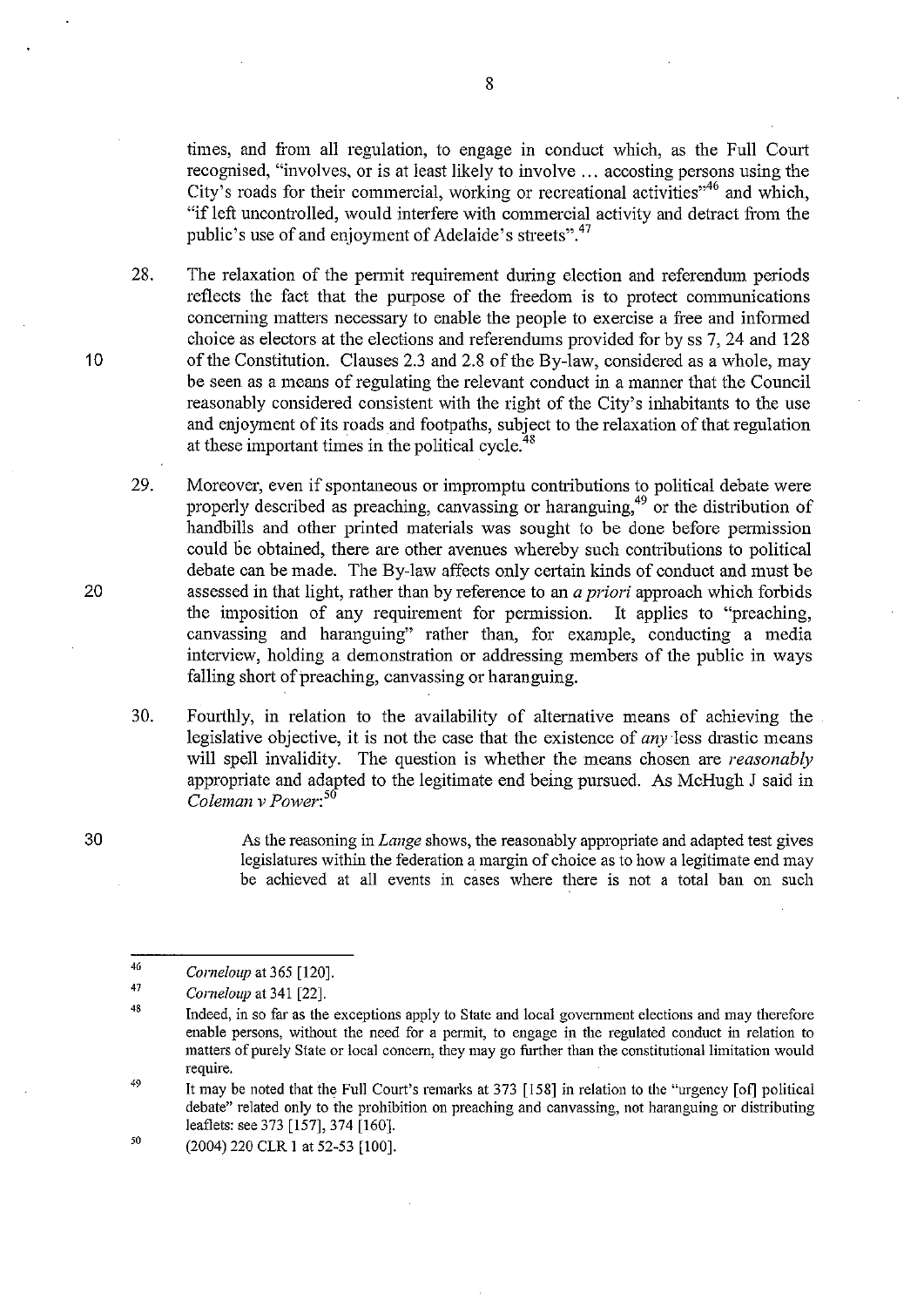communications.<sup>51</sup> The constitutional test does not call for nice judgments as to whether one course is slightly preferable to another. But the Constitution's tolerance of the legislative judgment ends once it is apparent that the selected course unreasonably burdens the communication given the availability of other alternatives. The connnunication will not remain free in the relevant sense if the burden is unreasonably greater than is achievable by other means.

- 31. The postulated alternative means must also be as effective as the law in question to achieve the statutory purpose.<sup>52</sup> The Court will not strike down a law restricting conduct which may incidentally burden freedom of political speech simply because it can be shown that some more limited restriction could suffice to achieve a legitimate purpose. $53$
- 32. In the present case, the Full Court did not identify any less restrictive means of achieving the objectives sought to be achieved by ell 2.3 and 2.8 of the By-law. Kourakis J suggested that what his Honour had identified as the "collateral, impennissible and incompatible effects of the by-law could easily have been avoided by expressly excluding communications on 'govennnent and political matters' from the scope of the by-law",<sup>54</sup> but in the same passage expressed the view that, if it were subject to such an exception, the By-law "may be largely ineffective".
- 20 33. Kourakis J also suggested that, "[a]lternatively, a by-law could apply to political and other communications which jeopardise public order because they are offensive, insulting or otherwise might encourage a breach of the peace",  $55$ referring to *Coleman v Power*.<sup>56</sup> But the legitimate purposes of the By-law are not so limited. It is not permissible for a court applying the *Lange* test to substitute its own view of the proper purposes to be achieved (within the range of constitutionally pennitted alternatives) for those actually chosen by the law-making body to be pursued. A by-law in the form proposed would not be directed to achieving the objectives of the By-law.
	- 34. Kourakis J observed earlier in his judgment:<sup>57</sup>
- 30

10

It is not unreasonable to take the view that administrative regulation of the objectionable conduct generally will enhance the commercial, residential and recreational life of Adelaide's inhabitants more effectively than a prohibition of the

<sup>51</sup>  *Levy v Victoria* (1997) 189 CLR 579 at 598 (Brennan CJ); *Rann v Olsen* (2000) 76 SASR 450 at 483.

<sup>52</sup>  *Uebergang v Australian Wheat Board* (1980) 145 CLR 266 at 306 (Stephen and Mason JJ); *Rowe v Electoral Commissioner* (2010) 243 CLR I at 134 [438] (Kiefel J); and *Momcilovic v The Queen*  (2011) 85 ALJR 957; 280 ALR 221; [2011] HCA 34 at [556] (Crennan.and Kiefel JJ).

<sup>53</sup>  *Coleman v Power* (2004) 220 CLR I at 31 [29]-[31] (Gleeson CJ, citing *Le1y v Victoria* (1997) 189 CLR 579 at 598 (Brennan CJ) and  $619$  (Gaudron J)).

<sup>54</sup>  *Comeloup* at 374 [163].

<sup>55</sup>  *Comeloup* at 375 [163].

*<sup>56</sup>*  (2004) 220 CLR I.

<sup>57</sup>  *Corne/oup* at 341 [22].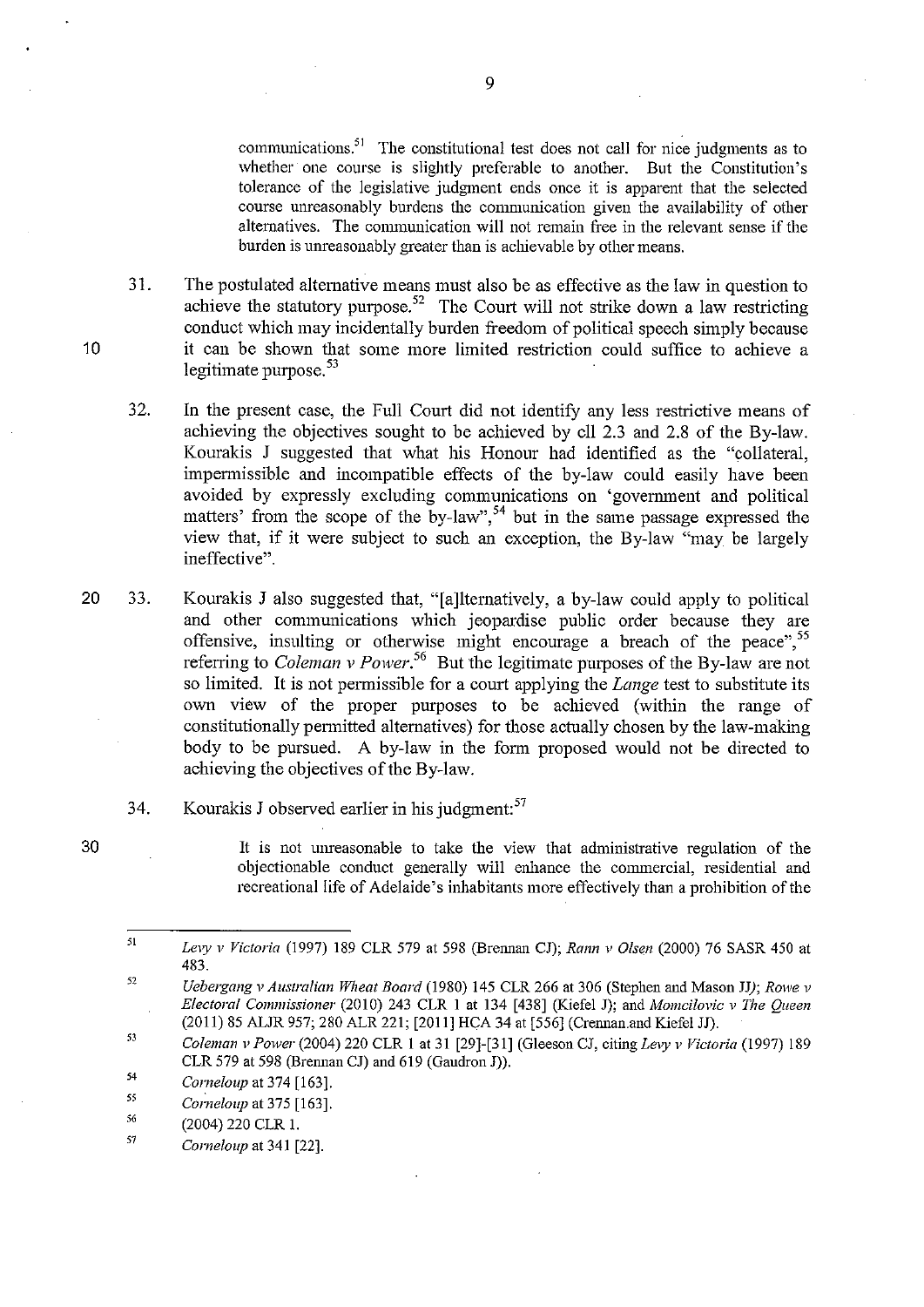more egregious forms of that conduct which can only be enforced by a prosecution brought after the event.

That finding as to the reasonableness of a pennission system ought to have sufficed to conclude that ell 2.3 and 2.8 of the By-law were reasonably and appropriately adapted to serve a legitimate end in a manner compatible with the maintenance of the constitutionally prescribed system of representative and responsible government and accordingly were not ultra vires the regulation-making power in the 1934 Act.

**Dated:** 26 June 2012

Stertin

**STEPHEN McLEISH**  Solicitor-General for Victoria T (03) 9225 6484 F (03) 9670 0273 mcleish@owendixon.com

**ALISTAIR POUND**  T (03) 9640 3257 . F (03) 9225 8395 alistair.pound@vicbar.com.au